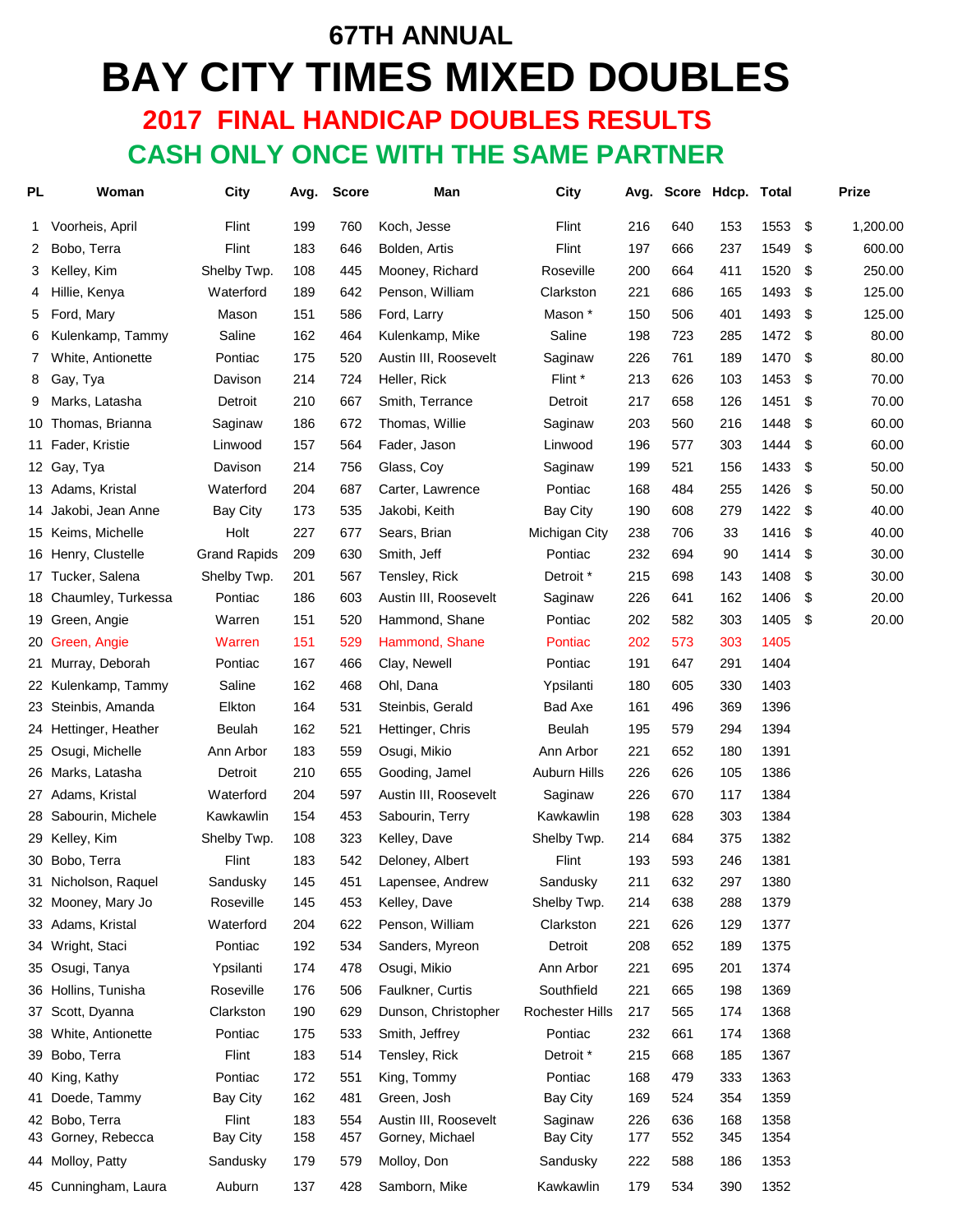| 46 | Osugi, Tanya          | Ypsilanti            | 174 | 559 | Osugi, Donald       | Ann Arbor            | 233 | 620 | 171 | 1350 |
|----|-----------------------|----------------------|-----|-----|---------------------|----------------------|-----|-----|-----|------|
| 47 | Mifsud, Shirley       | Ypsilanti            | 154 | 447 | Ohl, Dana           | Ypsilanti            | 180 | 552 | 348 | 1347 |
| 48 | Rush, Helen           | Pontiac              | 137 | 396 | Dunson, Christopher | Rochester Hills      | 217 | 649 | 300 | 1345 |
| 49 | White, Antionette     | Pontiac              | 175 | 480 | Carpenter, Erik     | Clinton Twp.         | 226 | 674 | 189 | 1343 |
| 50 | Holt, Kenya           | Pontiac              | 158 | 431 | Page-Bey, David     | Pontiac              | 222 | 673 | 237 | 1341 |
| 51 | Reed, Ceciel          | Saginaw              | 193 | 512 | Lowrey, Tim         | Saginaw              | 211 | 647 | 180 | 1339 |
| 52 | Robinson, Brigit      | Auburn Hills         | 153 | 420 | Robinson, Andre     | Auburn Hills         | 179 | 568 | 351 | 1339 |
| 53 | Osugi, Michelle       | Ann Arbor            | 183 | 529 | Osugi, Donald       | Ann Arbor            | 233 | 653 | 150 | 1332 |
| 54 | Chaumley, Turkessa    | Pontiac              | 186 | 477 | Hillie, Michael     | Waterford            | 199 | 620 | 225 | 1322 |
| 55 | Marshall, Linda       | Pontiac              | 143 | 456 | Washington, Keith   | Pontiac              | 199 | 536 | 327 | 1319 |
| 56 | Robinson, Brigit      | <b>Auburn Hills</b>  | 153 | 428 | Robinson, Andre     | <b>Auburn Hills</b>  | 179 | 538 | 351 | 1317 |
| 57 | Rush, Helen           | Pontiac              | 137 | 372 | Johnson, Greg       | Pontiac              | 210 | 625 | 318 | 1315 |
| 58 | Nicholson, Raquel     | Sandusky             | 145 | 476 | Lapensee, Andrew    | <b>Sandusky</b>      | 211 | 540 | 297 | 1313 |
| 59 | Henry, Clustelle      | <b>Grand Rapids</b>  | 209 | 572 | Carpenter, Erik     | Clinton Twp.         | 226 | 634 | 105 | 1311 |
| 60 | Kuch, Vicky           | Midland              | 169 | 506 | Kuch, Steve         | Midland              | 208 | 562 | 243 | 1311 |
| 61 | Wright, Staci         | Pontiac              | 192 | 551 | Faulkner, Curtis    | Southfield           | 221 | 600 | 159 | 1310 |
| 62 | Vinson, Carol         | Pontiac              | 154 | 532 | Ellison, Willie     | Pontiac              | 200 | 477 | 300 | 1309 |
| 63 | Hoffman, Mary         | Linwood              | 164 | 471 | Hoffman, Adam       | Linwood              | 219 | 609 | 228 | 1308 |
| 64 | Marshall, Linda       | Pontiac              | 143 | 414 | Butler, Larry       | Pontiac              | 164 | 480 | 411 | 1305 |
| 65 | Anderson, Lakeesha    | Redford              | 184 | 489 | Page-Bey, David     | Pontiac              | 222 | 641 | 174 | 1304 |
| 66 | Brown, Tiffany        | Essexville           | 196 | 572 | Metzler, Mike       | <b>Bay City</b>      | 199 | 531 | 201 | 1304 |
| 67 | Mifsud, Shirley       | Ypsilanti            | 154 | 480 | Kulenkamp, Mike     | Saline               | 198 | 520 | 303 | 1303 |
| 68 | Osugi, Nancy          | Ann Arbor            | 164 | 467 | Osugi, Donald       | Ann Arbor            | 233 | 640 | 195 | 1302 |
| 69 | Tucker, Salena        | Shelby Twp.          | 201 | 503 | Gooding, Jamel      | Auburn Hills         | 226 | 671 | 126 | 1300 |
| 70 | Adams, Kristal        | Waterford            | 204 | 491 | Smith, Terrance     | Eaton Rapids         | 217 | 664 | 138 | 1293 |
| 71 | Hettinger, Heather    | <b>Beulah</b>        | 162 | 440 | Hettinger, Chris    | <b>Beulah</b>        | 195 | 551 | 294 | 1285 |
| 72 | Anderson, Lakeesha    | <b>Redford</b>       | 184 | 483 | Page-Bey, David     | Pontiac              | 222 | 622 | 174 | 1279 |
| 73 | Gibson, Vivian        | Pontiac              | 181 | 504 | Ellison, Dock       | Pontiac              | 199 | 536 | 237 | 1277 |
| 74 | White, Antionette     | Pontiac              | 175 | 462 | Kimble, Tony        | Saginaw              | 230 | 628 | 180 | 1270 |
| 75 | Murray, Deborah       | Pontiac              | 167 | 441 | Clay, Newell        | Pontiac              | 191 | 536 | 291 | 1268 |
| 76 | Thomas, Jamekia       | Flint                | 154 | 462 | Glass, Coy          | Saginaw              | 199 | 505 | 300 | 1267 |
| 77 | Wright, Elaine        | Eaton Rapids         | 214 | 533 | Wright, Ken         | Eaton Rapids         | 196 | 568 | 165 | 1266 |
| 78 | Hutchinson, Christine | Reese                | 101 | 310 | Gates, Bill         | Reese                | 214 | 562 | 393 | 1265 |
| 79 | Edgar, Paula          | Pontiac              | 180 | 433 | Hill, Scott         | Flint                | 181 | 538 | 288 | 1259 |
| 80 | Hollins, Tunisha      | Roseville            | 176 | 465 | Sanders, Myreon     | Detroit              | 208 | 565 | 228 | 1258 |
| 81 | Gustafson, Stephanie  | <b>Traverse City</b> | 182 | 475 | Hutchens, Jason     | <b>Traverse City</b> | 166 | 467 | 315 | 1257 |
| 82 | Vinson, Carol         | Pontiac              | 154 | 411 | Ellison, Dock       | Pontiac              | 199 | 545 | 300 | 1256 |
| 83 | Hillie, Kenya         | Waterford            | 189 | 467 | Hillie, Michael     | Waterford            | 199 | 572 | 216 | 1255 |
| 84 | Adams, Kristal        | Waterford            | 204 | 594 | Penson, William     | Clarkston            | 221 | 529 | 129 | 1252 |
| 85 | Riley, Alma           | Lake Orion           | 172 | 506 | Hardiman, Gary      | Pontiac              | 210 | 512 | 234 | 1252 |
| 86 | Osugi, Tanya          | Ypsilanti            | 174 | 556 | Stine, David        | Ypsilanti            | 204 | 454 | 240 | 1250 |
| 87 | Dennison, Angela      | Croswell             | 152 | 412 | Dennison, Terry     | Croswell             | 177 | 473 | 360 | 1245 |
| 88 | Dennison, Angela      | <b>Croswell</b>      | 152 | 432 | Dennison, Terry     | <b>Croswell</b>      | 177 | 451 | 360 | 1243 |
| 89 | Mooney, Mary Jo       | Roseville            | 145 | 417 | Mooney, Richard     | Roseville            | 200 | 501 | 324 | 1242 |
| 90 | Riley, Alma           | Lake Orion           | 172 | 451 | Moton, Jules        | Waterford            | 182 | 484 | 300 | 1235 |
| 91 | Osugi, Michelle       | Ann Arbor            | 183 | 554 | Stine, David        | Ypsilanti            | 204 | 461 | 219 | 1234 |
| 92 | Fowler, Donielle      | Davison              | 191 | 469 | White Jr., Robert   | Flushing             | 218 | 584 | 168 | 1221 |
| 93 | Thomas, Brianna       | Saginaw              | 186 | 496 | Thomas, Willie      | Saginaw              | 182 | 505 | 216 | 1217 |
| 94 | Ferrell, Caroline     | Saginaw              | 191 | 488 | Patterson, Gary     | Saginaw              | 187 | 477 | 243 | 1208 |
| 95 | Gibson, Vivian        | Pontiac              | 181 | 475 | Ellison, Willie     | Pontiac              | 200 | 495 | 237 | 1207 |
| 96 | Osugi, Nancy          | Ann Arbor            | 164 | 391 | Osugi, Mikio        | Ann Arbor            | 221 | 543 | 225 | 1159 |
|    | 97 Fershin, Jackie    | Warren               | 190 | 476 | Fershin, Sean       | St. Clair Shores     | 199 | 398 | 216 | 1090 |
|    |                       |                      |     |     |                     |                      |     |     |     |      |